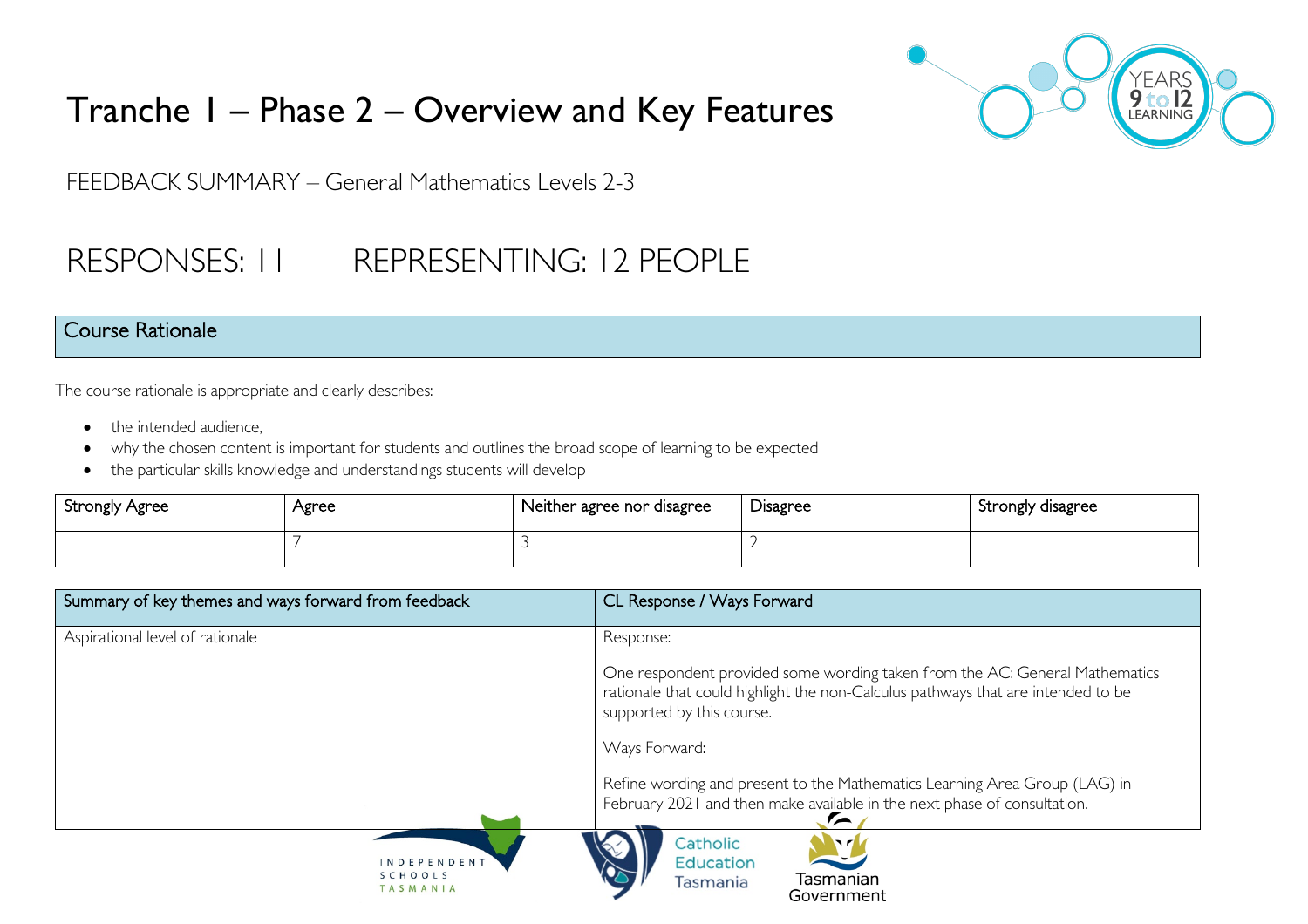## Pathways In

The pathways in are appropriate and clearly describes all relevant pathways.

| <b>Strongly Agree</b> | Agree | Neither agree nor disagree | Disagree | Strongly disagree |
|-----------------------|-------|----------------------------|----------|-------------------|
|                       |       |                            |          |                   |

| Summary of key themes and ways forward from feedback | CL Response / Ways Forward                                                                                                                                              |
|------------------------------------------------------|-------------------------------------------------------------------------------------------------------------------------------------------------------------------------|
| Pathways In                                          | Response:                                                                                                                                                               |
|                                                      | Articulation from Years 9, 10 and 11 along with other courses will be mapped across<br>the suite of courses moving forward.                                             |
|                                                      | Ways Forward:                                                                                                                                                           |
|                                                      | The initial draft of this and other Tranche   Mathematics courses will articulate the<br>preferred pathways for students according to End of Year 9, 10 and 11 results. |
|                                                      | Considerations regarding QA, staffing implications and PL will be reviewed throughout<br>the ongoing development and implementation of the 9-12 Project.                |

## Learning Outcomes

- Learning outcomes describe observable and measurable behaviours so that valid judgements can be made about whether students have achieved the learning outcomes and at what level.
- Clear learning outcomes are important because they communicate to students what they are expected to do as a result of successfully completing a course or module.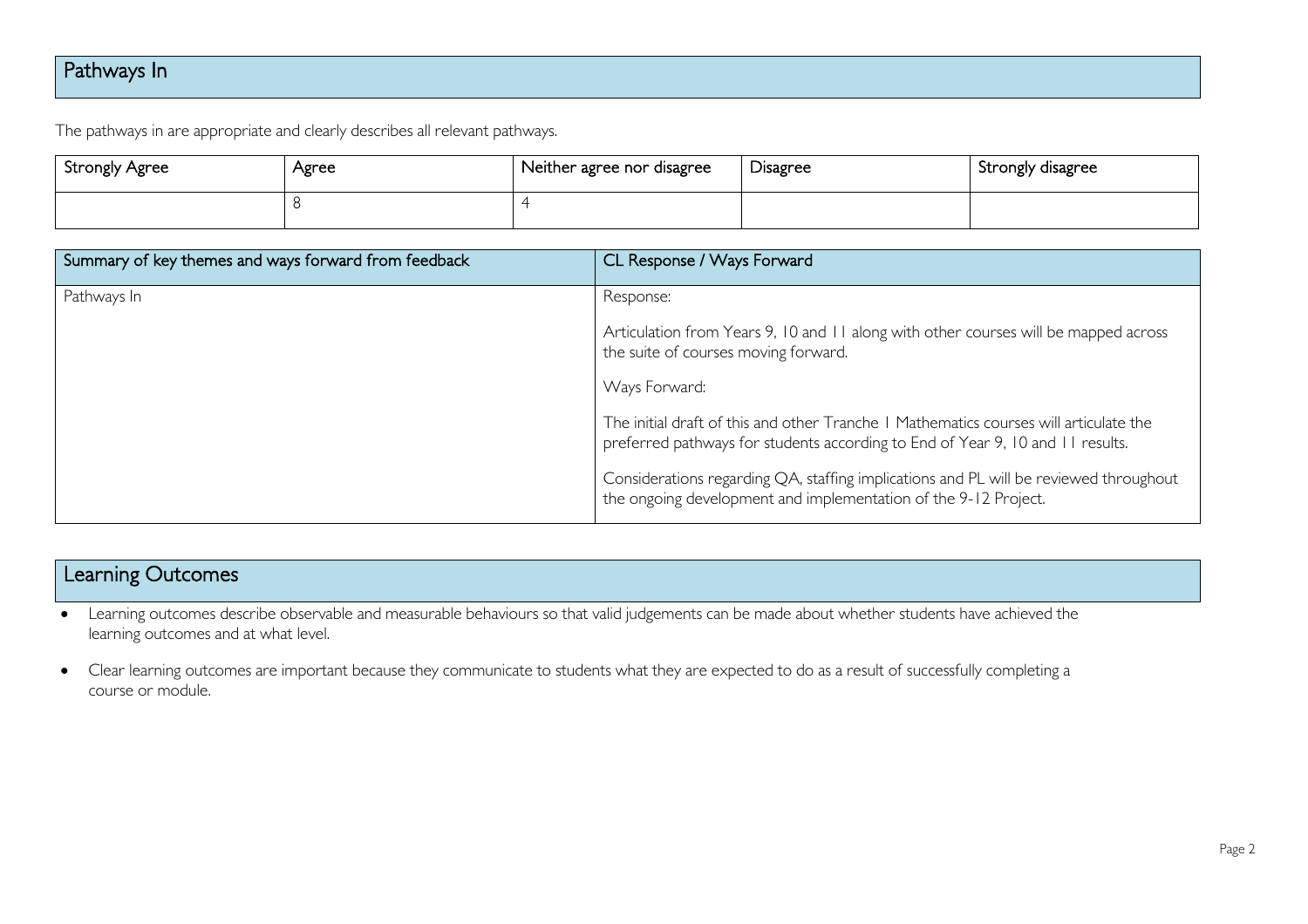#### In consideration of the learning outcomes identified in this paper do they clearly describe what students will be able to do on successful completion of a course (or module of work)?

| Yes | <b>No</b> |
|-----|-----------|
|     | ◡         |

| Summary of key themes and ways forward from feedback | CL Response / Ways Forward                                                                                                                                                                                                                                                                                       |
|------------------------------------------------------|------------------------------------------------------------------------------------------------------------------------------------------------------------------------------------------------------------------------------------------------------------------------------------------------------------------|
| Learning outcomes remain generic                     | Response:                                                                                                                                                                                                                                                                                                        |
|                                                      | Learning Outcomes will be written to provide greater specificity at Level and across<br>courses during the initial course draft. They currently remain non-course<br>contextualised whilst policy decisions are being made regarding the number of<br>criteria and the modular structure of courses, in general. |
|                                                      | Ways Forward:                                                                                                                                                                                                                                                                                                    |
|                                                      | Learning Outcomes will be refined in line with the content of the course, the<br>number of assessable criteria per module and the structure of modules. This will be<br>shared with the Mathematics LAG before being released publicly in the next phase<br>of consultation.                                     |

### Course Structure

- All course structures for Tranche 1 courses are aligned to the Integrated Policy Model.
- All courses will be 150 hours in length, and divided equally into three weighted modules of 50 hours each.

#### Do you agree with the proposed organisation of modules identified in this paper?

| Yes | No |
|-----|----|
|     | Õ  |

| teedback<br>:Summan<br>of key<br>u ways 1<br>nemes<br>ns and l<br>.rwarr<br>Inoin | $\sim$<br>Forward<br>ponse:<br><b>VVAVS</b><br>. |
|-----------------------------------------------------------------------------------|--------------------------------------------------|
|-----------------------------------------------------------------------------------|--------------------------------------------------|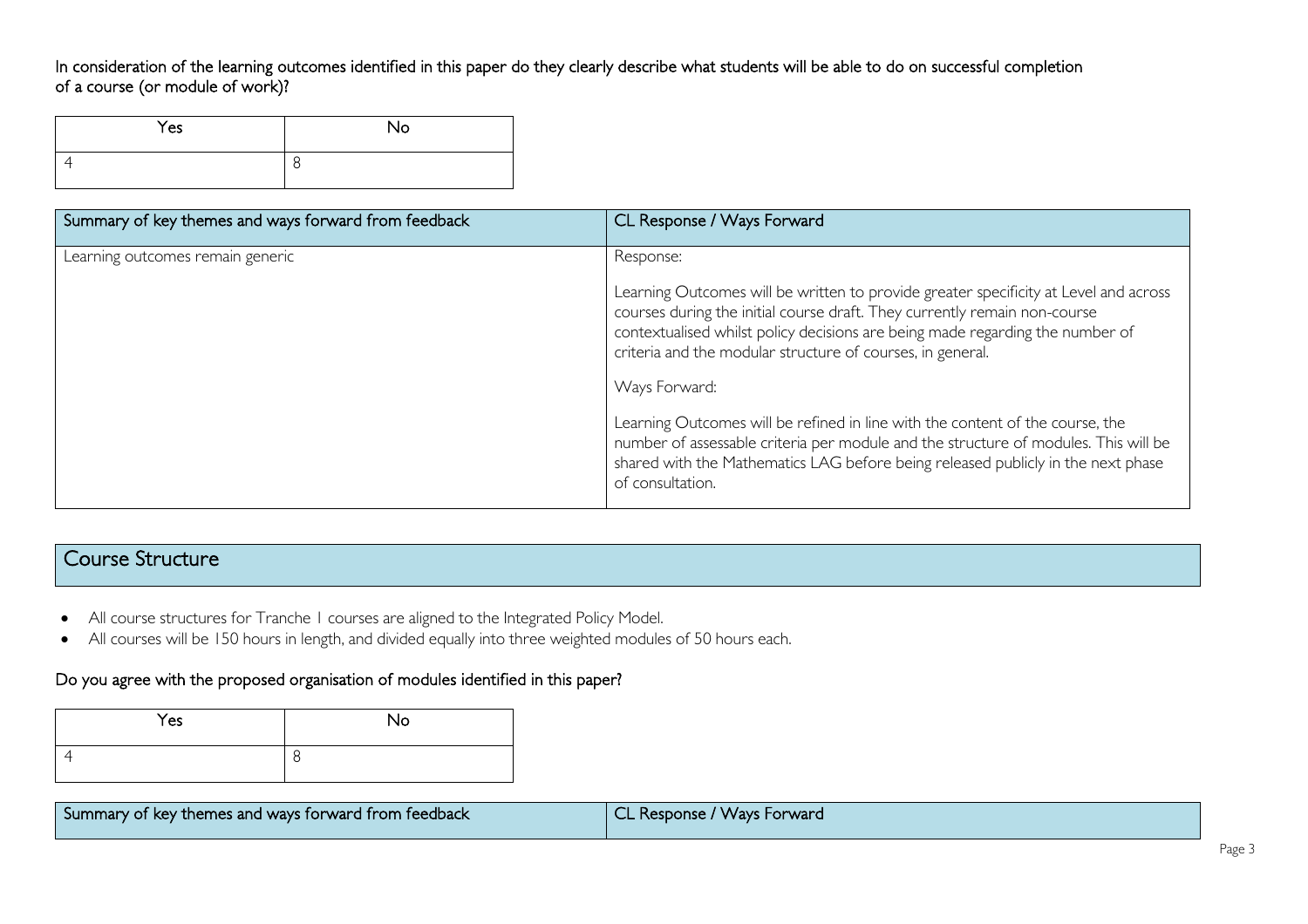| Weighting of content within each module:                            | Response:                                                                                                                                                                                                                                                                                                                                                                                                                                                                                                                                   |
|---------------------------------------------------------------------|---------------------------------------------------------------------------------------------------------------------------------------------------------------------------------------------------------------------------------------------------------------------------------------------------------------------------------------------------------------------------------------------------------------------------------------------------------------------------------------------------------------------------------------------|
| This currently appears to be problematic for General Mathematics 3. | The feedback regarding the weighting of content across the three modules is<br>warranted. An alternative model was proposed during the Tas Ed Talks conference,<br>however, much further detail needs to be considered to ensure each module is equal<br>in its weighting.                                                                                                                                                                                                                                                                  |
|                                                                     | Details of the course structure including content, learning experiences, work<br>requirements and assessment will be clarified/determined through the development<br>process, which will include consideration of feedback from the consultation processes,<br>as well as drafting and collaboration with sponsors, CF's and the wider teacher<br>community. Other considerations as represented in this document regarding the final<br>allocation of content across the Mathematics suite will bear significance upon these<br>decisions. |
|                                                                     | Ways Forward:                                                                                                                                                                                                                                                                                                                                                                                                                                                                                                                               |
|                                                                     | Engage with Critical Friends to determine best distribution of content across the three<br>modules, noting the desire to fully align General Mathematics 2-3 to the AC: Senior<br>Secondary Framework.                                                                                                                                                                                                                                                                                                                                      |

## Delivery Sequence

## Do you agree with the course delivery sequence proposed in this paper?

| Yes | No |
|-----|----|
|     | O  |

| Summary of key themes and ways forward from feedback      | CL Response / Ways Forward                                                                                                                                                                |
|-----------------------------------------------------------|-------------------------------------------------------------------------------------------------------------------------------------------------------------------------------------------|
| Flexibility is considered a strength                      | Response:                                                                                                                                                                                 |
|                                                           | It is intended that modules will be able to be studied in any order, however, it may also<br>be beneficial to prescribe some delivery order (particularly in the first year) to assist in |
| Alignment to other jurisdictions is considered a strength |                                                                                                                                                                                           |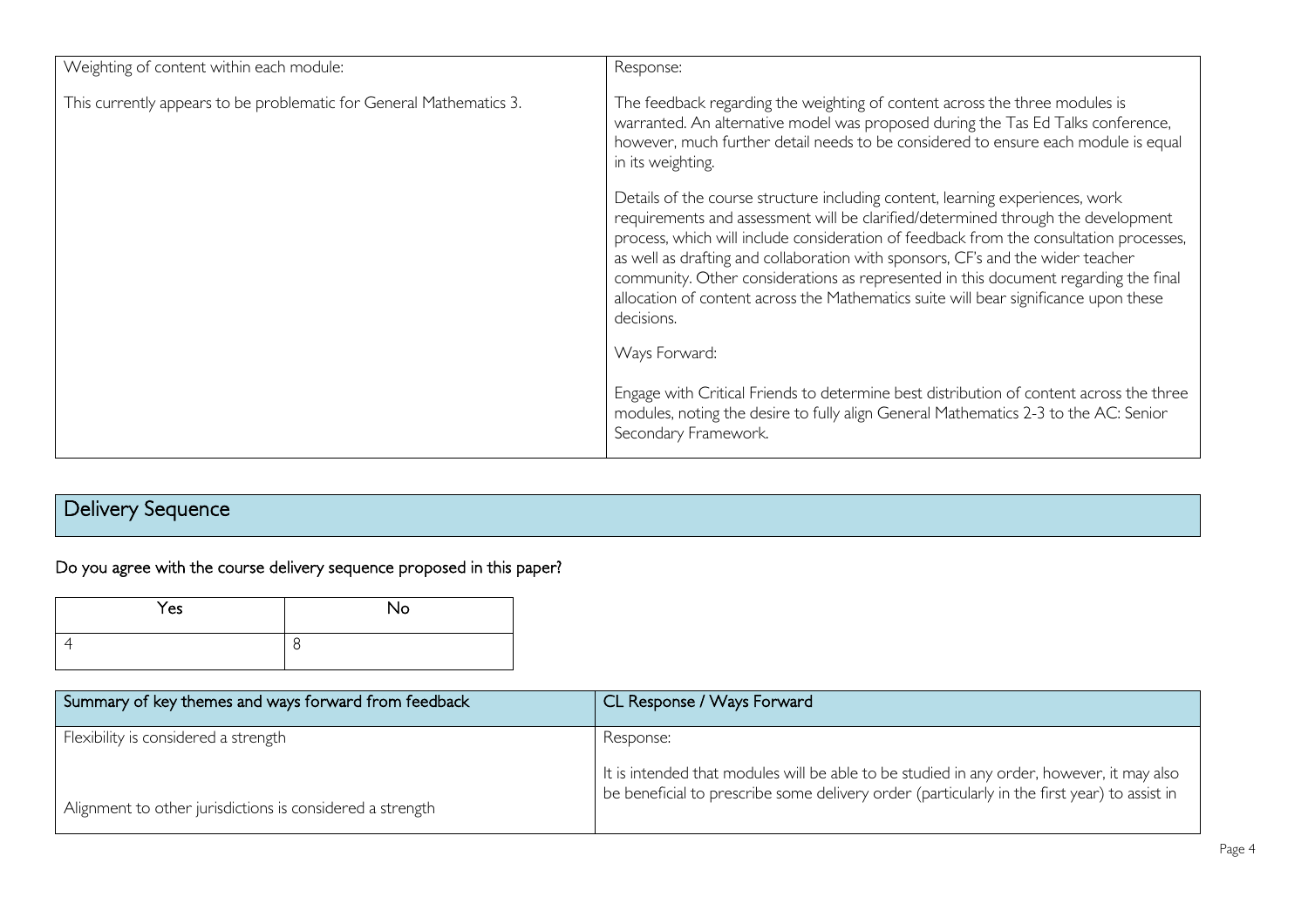| moderation, PL and general collegial support with providers accessing topics at roughly<br>the same pace.                                                                                                                                                                                                                                                                        |
|----------------------------------------------------------------------------------------------------------------------------------------------------------------------------------------------------------------------------------------------------------------------------------------------------------------------------------------------------------------------------------|
| While it has been identified that the ability to access mainland resources is a benefit, it is<br>important to note that there are significant discrepancies in the content offered across<br>jurisdictions.                                                                                                                                                                     |
| For example:                                                                                                                                                                                                                                                                                                                                                                     |
| Applications of Trigonometry is covered in the equivalent 'Year 11 General' offering in<br>Victoria, Queensland, Western Australia and South Australia/Northern Territory (as<br>proposed in Tranche I course development), however, it is in the equivalent 'Year 12<br>General' offering in New South Wales.                                                                   |
| Earth Geometry is covered in the equivalent 'Year 11 General' offering in Victoria, the<br>equivalent 'Year 12 General' offering in Queensland, the equivalent 'Year 12 Essential'<br>offering in Western Australia (as proposed in Tranche I course development) and it is<br>not offered in any courses available in New South Wales or South Australia/Northern<br>Territory. |
| Ways Forward:                                                                                                                                                                                                                                                                                                                                                                    |
| Details of the delivery sequence of content, learning experiences, work requirements<br>and assessment will be clarified/determined through the development process, which<br>will include consideration of feedback from the consultation processes, as well<br>as drafting and collaboration with sponsors, CF's and the wider teacher community.                              |
|                                                                                                                                                                                                                                                                                                                                                                                  |

### Module Content

Please note that the descriptions of module content may vary from course to course for example:

- some will identify specific themes, concepts and topics to organise course content.
- some *may* enable teacher/learner choice of themes, concepts and topics.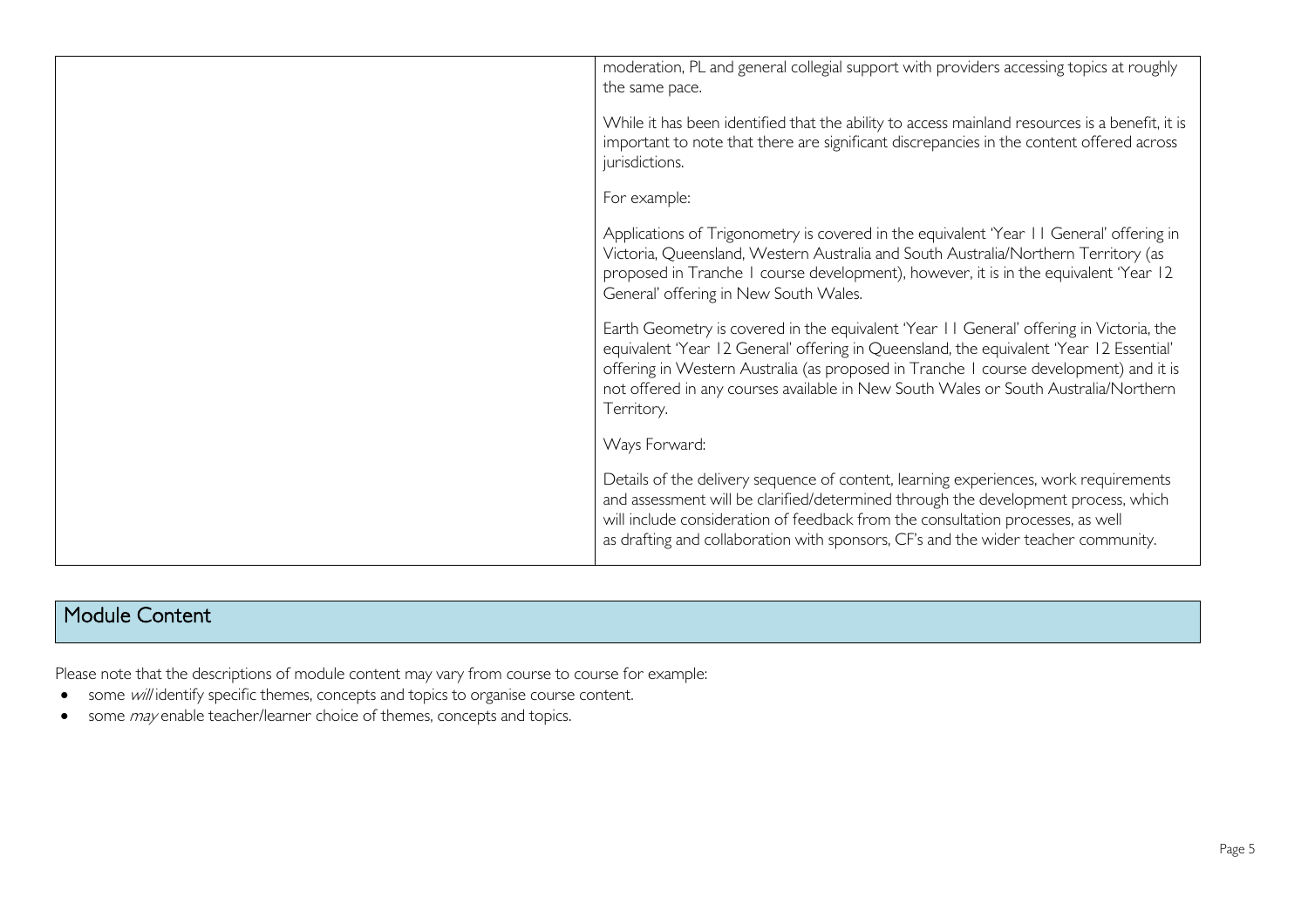## Do you agree with the module content proposed in this this paper?

| Yes | No |
|-----|----|
|     | C  |

| Summary of key themes and ways forward from feedback                                                                                                                                                                                                                                                                                                                                                                                                                       | CL Response / Ways Forward                                                                                                                                                                                                                                                                                                                                                                                    |
|----------------------------------------------------------------------------------------------------------------------------------------------------------------------------------------------------------------------------------------------------------------------------------------------------------------------------------------------------------------------------------------------------------------------------------------------------------------------------|---------------------------------------------------------------------------------------------------------------------------------------------------------------------------------------------------------------------------------------------------------------------------------------------------------------------------------------------------------------------------------------------------------------|
| Alignment to Australian Curriculum was identified by many respondents as a<br>strength, however some respondents provided conflicting information stating<br>that some content in existing courses that does not align to the AC would be<br>desirable to maintain in newly developed courses.<br>Some respondents were concerned about the removal of Earth Geometry<br>from the current General 3 course and its impact upon ATAR points and the<br>rigor of the course. | Response:<br>There is a strong desire to align General Mathematics 2-3 to the Australian Curriculum:<br>General Mathematics Framework. While respondents were broadly in favour of this,<br>there was also a strong desire to ensure comparability with other jurisdictions. This is a<br>difficult exercise as for some areas of content, these two intentions are unable to both<br>be met.<br>For example: |
|                                                                                                                                                                                                                                                                                                                                                                                                                                                                            | Applications of Trigonometry is covered in the equivalent 'Year 11 General' offering in<br>Victoria, Queensland, Western Australia and South Australia/Northern Territory (as<br>proposed in Tranche I course development), however, it is in the equivalent 'Year 12<br>General' offering in New South Wales.                                                                                                |
|                                                                                                                                                                                                                                                                                                                                                                                                                                                                            | Earth Geometry is covered in the equivalent 'Year 11 General' offering in Victoria, the<br>equivalent 'Year 12 General' offering in Queensland, the equivalent 'Year 12 Essential'<br>offering in Western Australia (as proposed in Tranche I course development) and it is<br>not offered in any courses available in New South Wales or South Australia/Northern<br>Territory.                              |
|                                                                                                                                                                                                                                                                                                                                                                                                                                                                            | The concern that removal of the Trigonometry and World Geometry section of the<br>current course is heard. There will need to be consideration on how this may enable<br>learners to engage with the proposed content in greater depth and the implications<br>(positive and negative) that this may have.                                                                                                    |
|                                                                                                                                                                                                                                                                                                                                                                                                                                                                            | These considerations include:<br>Likelihood of a greater cohort of learners due to increasing numbers resulting<br>from changes to the Education Act and access to course for learners in Years 9                                                                                                                                                                                                             |
|                                                                                                                                                                                                                                                                                                                                                                                                                                                                            | and 10.                                                                                                                                                                                                                                                                                                                                                                                                       |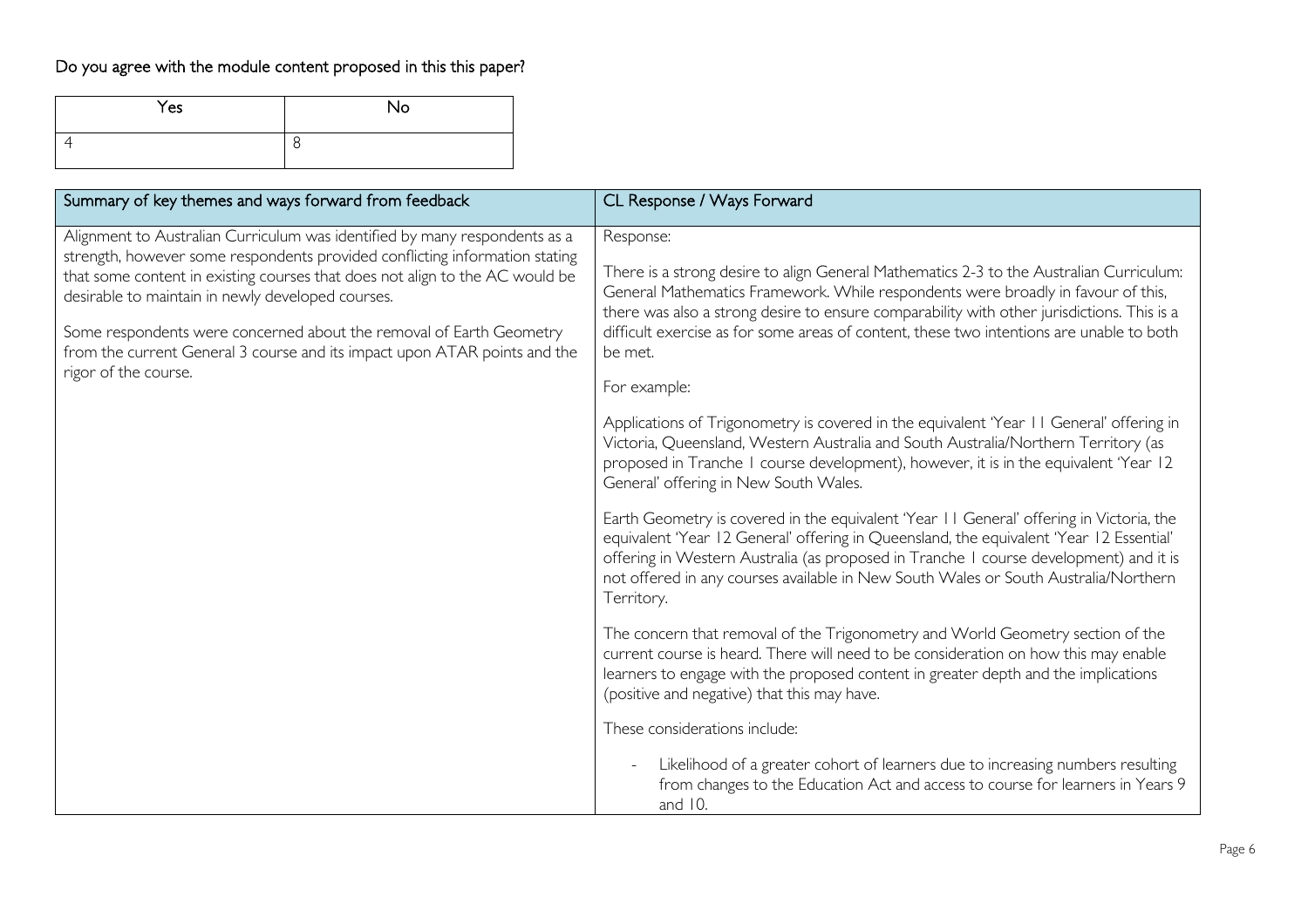| Proposed offering of Discrete Applications of Mathematics that would require<br>$\overline{\phantom{a}}$<br>learners to have a greater depth of understanding of areas of probability,<br>combinatorics, graphs, networks and decision mathematics<br>Relevance of study of applications of trigonometry and Earth geometry for the<br>$\overline{\phantom{a}}$<br>cohort of learners undertaking General 3 (at the expense of other content)<br>Comparability to AC and other jurisdictions<br>Ways Forward: |
|---------------------------------------------------------------------------------------------------------------------------------------------------------------------------------------------------------------------------------------------------------------------------------------------------------------------------------------------------------------------------------------------------------------------------------------------------------------------------------------------------------------|
| Continue to engage with Critical Friends, Course Sponsors and the LAG regarding the<br>consultation feedback, in order to make decisions regarding overall placement of<br>content throughout Mathematics suite of courses and then organise content 'equally'                                                                                                                                                                                                                                                |
| across modules and courses according to level of complexity and desirability of intended<br>learning outcomes for cohort of learners and their anticipated pathways.                                                                                                                                                                                                                                                                                                                                          |
| This information will inform writing the initial course draft to be made available for the<br>next phase of consultation.                                                                                                                                                                                                                                                                                                                                                                                     |

## Relationship to Possible Future Provision

Tranche 1 courses are placed in a specific curriculum focus area, which shapes the nature of the learning and the course design. There are 5 focus areas:

- Discipline based
- Personal Futures
- Professional Studies
- Transdisciplinary
- Work-based learning

#### Do you agree with the suggested Focus Area for this course?

| Yes | No                       |
|-----|--------------------------|
|     | $\overline{\phantom{0}}$ |